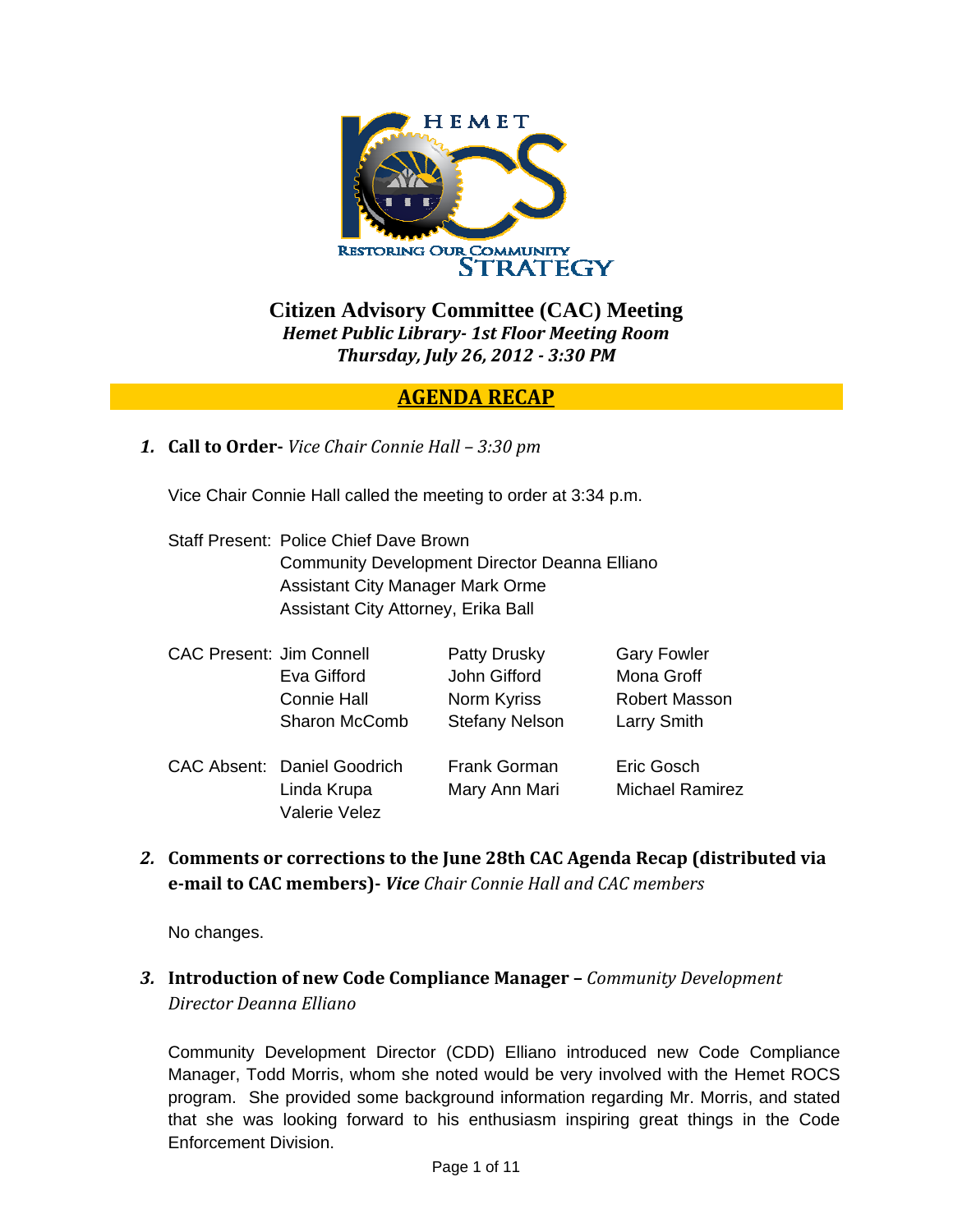Mr. Morris expressed thanks for the warm welcome, and stated that he was very excited to be involved in the Hemet ROCS program.

### *4.* **Update Report from Government Agency Liaison:**

#### *a.* **City of San Jacinto–** *Assistant City Manager Mike Emberton*

Assistant City Manager Mark Orme distributed a Hemet ROCS ordinance status sheet, which included the City of San Jacinto's ordinance statuses. He explained the coordination efforts that had been taking place with the City of San Jacinto and other agencies.

Mike Emberton, Assistant City Manager for the City of San Jacinto advised regarding San Jacinto's efforts to implement similar ROCS efforts.

Larry Smith: As you brought items before your City Council did you get the sense that ordinances would need tweaking?

Mike Emberton: We wanted the ordinances to be as similar as possible to those of Hemet, so that violators would find that they could not simply cross City lines and get away with things in San Jacinto that they could not get away with in Hemet.

Discussion ensued regarding the variety of efforts being implemented, and the problems that San Jacinto was encountering in their part of the valley.

Assistant City Manager Orme discussed some of the regular coordination efforts that both Hemet and San Jacinto have been undergoing.

Vice Chair Hall: Where's the County at in all of this?

Assistant City Manager Orme: We are expecting two representatives from Riverside County at the next meeting who are working on a ROCS effort in the unincorporated areas. Riverside County has a much larger area to cover, so their efforts may be slightly different.

Norm Kyriss to Mike Emberton: Do you see any items on Hemet's list that your city might prioritize?

Mike Emberton: A moratorium on smoke shops will likely be the next ordinance that we work on, and we are excited that Hemet has already addressed this issue.

#### *5.* **Update on Public Outreach Concepts –** *Assistant City Manager Mark Orme*

Assistant City Manager Orme acknowledged the regular discussions of outreach efforts and advised that the Council had adopted a few. We want to start getting the word out.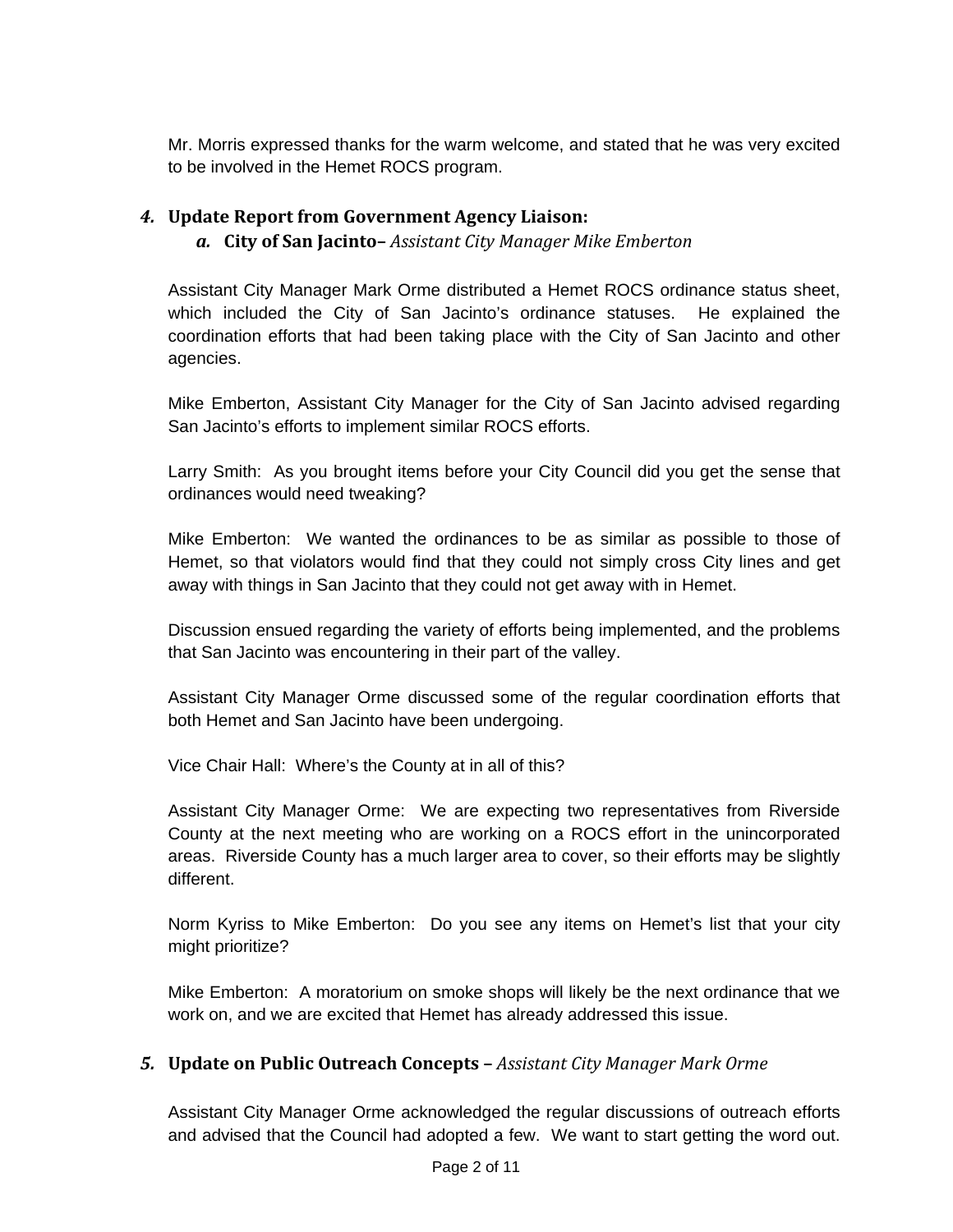The problem has been how to accomplish this with the number of individuals in different sectors. A great first effort is by utilizing a city-wide newsletter that will go to all residents in the valley. The newsletter will include an insert that is packed with usable information and contact information for various community clean-up efforts, such as the graffiti hotline, etc.

Stefany Nelson: The newsletter should also provide resources regarding shopping carts, and how people might obtain a personal cart.

Gary Fowler: Phone numbers that are being provided in the newsletter should be tested. Hours of being on hold and placed with the wrong people can be very frustrating and would make the effort ineffective.

Jim Connell: Will this be a one-shot newsletter?

Assistant City Manager Orme: People who receive the letter can submit their comments and suggestions online. The amount of interest derived from the initial letter will dictate future city-wide efforts.

Jim Connell: Information should be included in the newsletter regarding ordinances that have been adopted and any positive results that have occurred because of those ordinances.

Eva Gifford: What about social networking, such as Facebook?

Assistant City Manager Orme: The City does not currently have the resources to maintain a Facebook page.

Vice Chair Hall: Would the City allow a volunteer to maintain one?

Council Member Smith: The more the word can be spread, the better the chance of word getting back to the trouble-makers.

John Gifford: Noted that the City has a very nice website that could be utilized for Hemet ROCS information.

Assistant City Manager Orme: Advised that the City does not have a page that is exclusively dedicated to Hemet ROCS.

Patty Drusky: Suggested the inclusion of information in their Chamber magazine.

Jim Connell: Suggested having people at shopping centers to help distribute information to shoppers.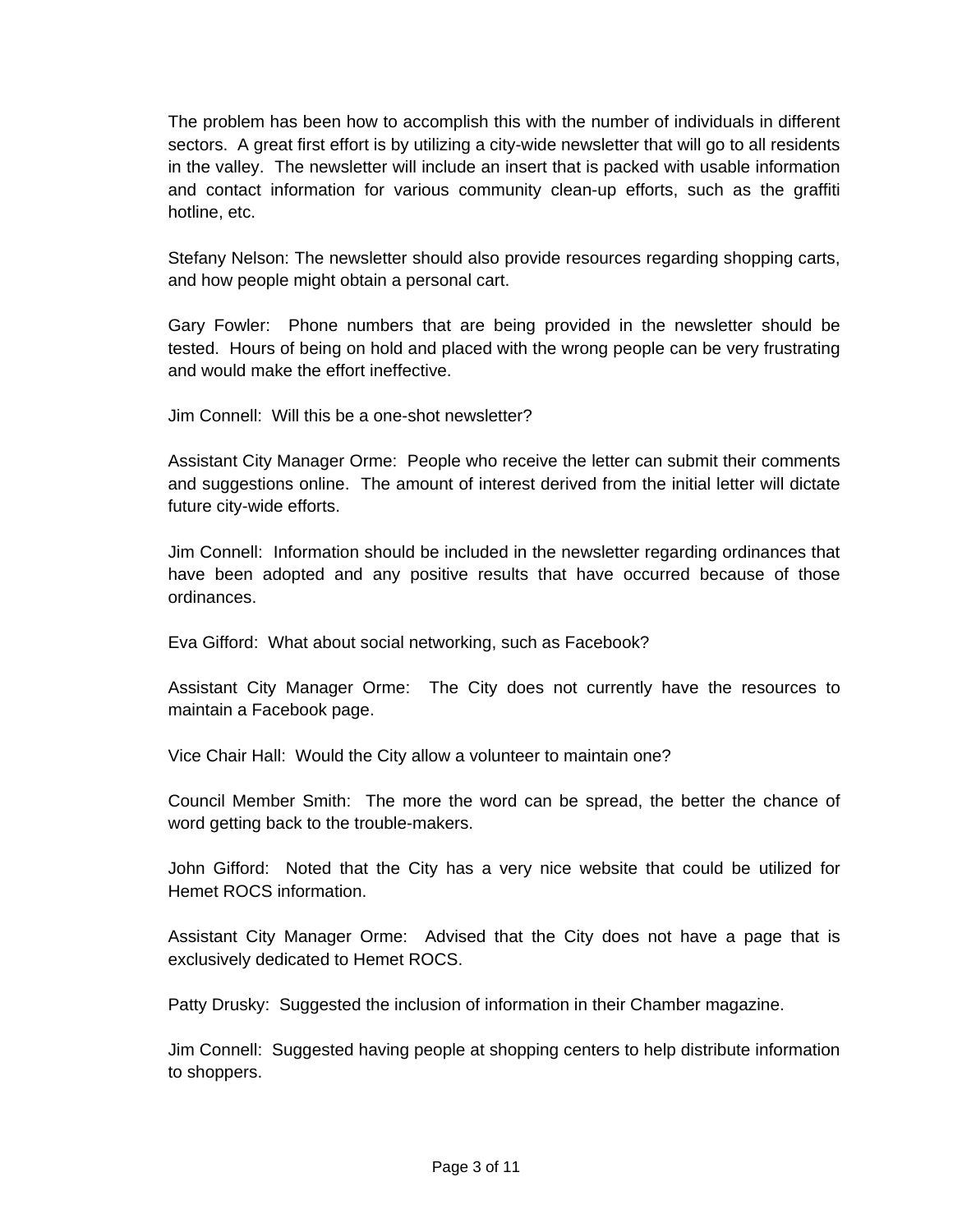Assistant City Manager Orme: Explained that it is a matter of resources and coordinating groups, and discussed the concept of utilizing the local cable channel to disseminate information. He thanked Council Member Smith for the idea.

Eva Gifford: Suggested utilizing bus drivers with RCTC to pass out flyers to bus riders.

#### *6.* **Donation to Hemet ROCS Program –** *Police Chief Dave Brown*

Police Chief Dave Brown advised the CAC of a donation that had been presented to the Hemet ROCS program by former City Council member Jerry Franchville. He noted that the main issue preventing Hemet ROCS from flourishing has always been funding, and that Mr. Franchville's donation has assisted in the identification of a possible vehicle to utilize for Hemet ROCS efforts. He advised that the Police Department has an old armored truck that is no longer being utilized by the Hemet SWAT team, which could be vamped up for Hemet ROCS, and solicited ideas from the CAC on how the vehicle should be equipped and what it should look like. He further noted that money had been set aside during the prior year, from a state grant, to utilize for the Hemet ROCS effort.

Vice Chair Hall: How would such a vehicle be utilized?

Police Chief Brown provided some ideas, such as the truck being decorated as sort of a "community watch" vehicle, which might include camera equipment, etc., to get visuals on things that are happening in various parts of the community that the truck visits.

Mona Groff: Crime seems to be recurring most prevalently within the same areas. Something such as the presence of this vehicle might be a deterrent.

Jim Connell: Such a vehicle might be interesting for kids to come and look at, which could be beneficial as kids tend to talk, and could provide a lot of information that might be otherwise difficult to come by. He referred to this as "Community Action Policing."

Patty Drusky: Wondered if there were any other thoughts for the vehicle.

Police Chief Brown: Noted how some other communities were utilizing similar vehicles.

Council Member Smith: Do you visualize this vehicle being able to be utilized by the Police volunteers.

Police Chief Brown: Volunteers could be trained for this, but I could also see a team of City representatives going out to a fair or other community event, to attract people and discuss the Hemet ROCS program. There is no longer any tactical use for this vehicle, but I can see it being used for outreach.

John Gifford: I could think of places along Florida Avenue where it could be parked, which may not stop crime, but would let the community know that they are being watched. He suggested giving the vehicle a name, such as "Vigilance."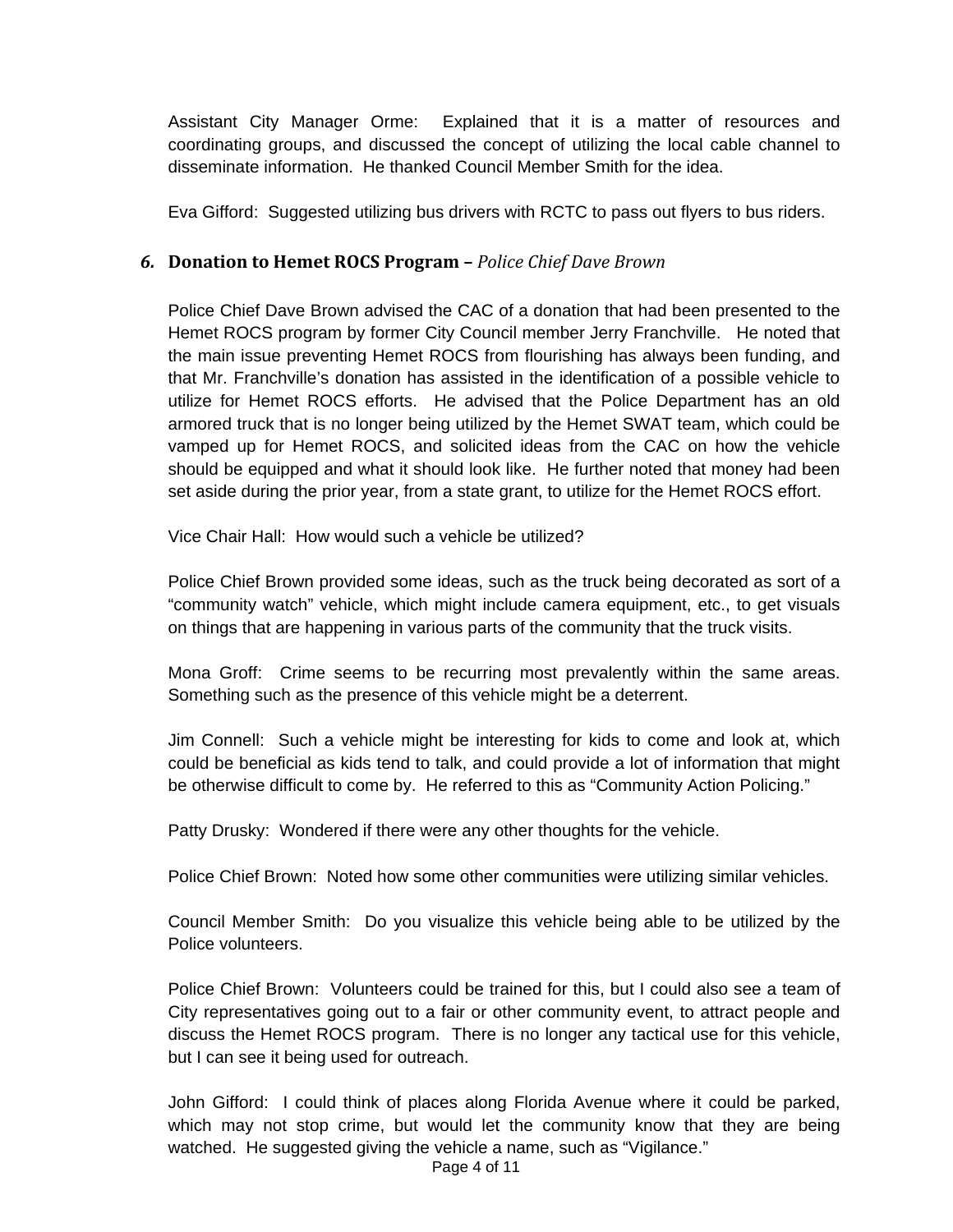Stefany Nelson: When the vehicle goes into a neighborhood do the volunteers remain in the vehicle?

Police Chief Brown: The vehicle is designed to be unmanned. It could be used as a set of eyes to watch various neighborhoods, and would establish a presence. I would also love to have community members get involved.

Vice Chair Hall: Referred to a past Police Department effort using a decoy car with a dummy in the driver's seat, which effectively served as a speeding deterrent.

Police Chief Brown: Noted that the final outcome of that effort was quite embarrassing, as the vehicle had been left a day too long, and citizens took pictures of the car with the dummy and posted it on YouTube.

Eva Gifford: Wondered if the vehicle could also be used at schools.

Police Chief Brown: Absolutely. It does not have to be a "city thing", but rather a community use.

Mike Emberton: Suggested that West Coast Customs in Pomona may be willing to outfit the vehicle. He offered to contact them.

Norm Kyriss: I would like to see it used as a surveillance vehicle. If it were to be used as such, who would monitor it?

Police Chief Brown: I believe that this vehicle would create a positive image for Hemet ROCS, and would be a useful resource and crime deterrent, but I don't necessarily see it as a surveillance vehicle.

# *7.* **CAC Discussion Topic: Proposed Ordinance regarding Smoke Shops and Hookah Lounges** *Community Development Director Deanna Elliano*

A copy of the Smokeshop ordinance provisions were distributed to the CAC members.

CDD Elliano discussed the smokeshop ordinance that was to be presented to the Planning Commission at their August 21st meeting, and subsequently to the City Council for adoption in September. She explained how the ordinance had come to be, and that an interim urgency ordinance, which prohibits smoke shops and smoking lounges, and was adopted two years ago, was about to expire in October. Staff is bringing these provisions to the CAC prior to drafting the ordinance, so that we can get the CAC's input. The major purpose of this ordinance is to protect public health and safety. She discussed the ill effects of smoking on children and the elderly, and noted that there is a tendency for drug paraphernalia to be sold in these types of facilities. Smoke shops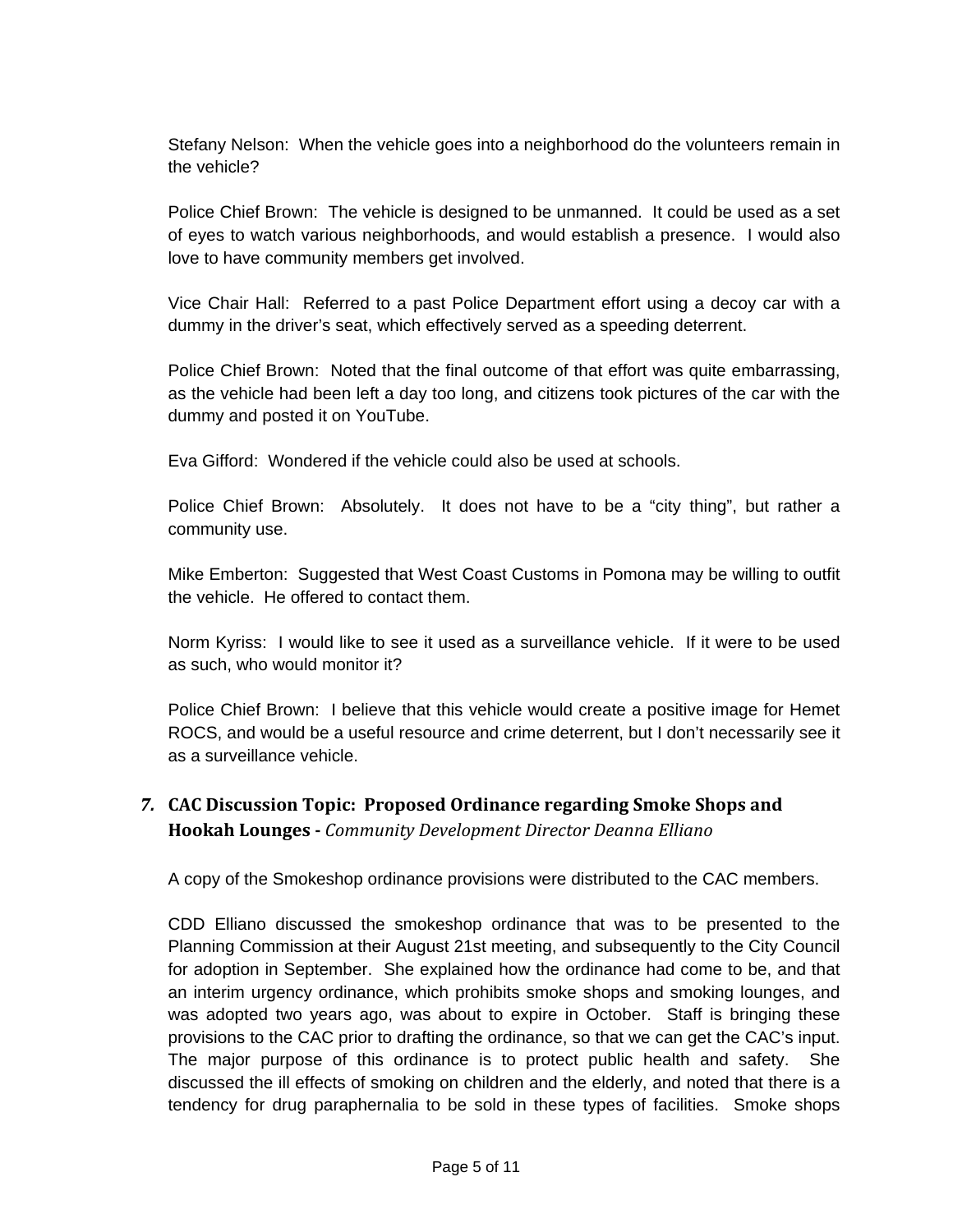have also been targets for burglaries, and while criminal activity may not be the focal point of the ordinance, there is a potential for it.

CDD Elliano referred to a chart that had been distributed regarding land use comparisons with surrounding cities for hookah lounges/smoking lounges. She discussed various aspects that would be included in the ordinance, noting that it would not affect stores, such as grocery stores or markets that sell cigarettes, but rather the shops whose inventory includes 15% or greater of their floor area for smoking related supplies. She noted that anyone selling tobacco must have a state license, and a local license can also be required. While enforcement for licensing provisions would be under the jurisdiction of the County of Riverside, this would not prevent our local Police Department from enforcing the regulations as well. Licensing fees would be approximately \$400 to \$500 annually.

CDD Elliano discussed local land use regulations, which would dictate the zones that could allow smoke shop and hookah lounge uses. The current code requires conditional use permits for both smoke shop and hookah lounge uses in the C-1 and C-2 zones. At one time they were also permitted in the D-1 and D-2 (Downtown) zones, but that was prohibited as part of the recent update to the Downtown zones. A number of C-1 zones back up to residential areas, which is a cause for concern with the existing code. In reviewing other cities, we found that several allow these uses without a permit in certain zones. Few surrounding cities have adopted development standards relative to these uses. To our knowledge, there are no hookah lounges within the City of Hemet, however there is one in San Jacinto. An inventory shows that the City of Hemet does have five smoke shops – three located in the C-2 zone and two in the C-1 – which were all established prior to 2006, and therefore do not have a Conditional Use Permit.

CDD Elliano cited a number of suggestions based on a review of various ordinances, in the event that the City wishes to regulate smoke shops and hookah lounges, including the following options:

- 1. Continue to require Conditional Use Permits (CUP's) in the C-2 and C-M zones and prohibit the use in all other zones. This use would no longer be allowed in the C-1 zones, which are the Neighborhood-Commercial zones that are often adjacent to residential areas.
- 2. Prohibit hookah lounges in all zones. They are currently permitted in specific zones with a CUP.
- 3. Prohibit head shops as well as the sale of drug paraphernalia, and products containing synthetic drugs. The problem is determining what products contain such drugs.
- 4. Prohibit the location of this type of use within 1,000 feet of public or private schools as well as where children under 18 are present.
- 5. Prohibit the location of this type of use within 500 feet of a park, library, recreation area, church, game arcade, or other facility where children are regularly present.
- 6. Require a 1,000 foot separation between similar facilities.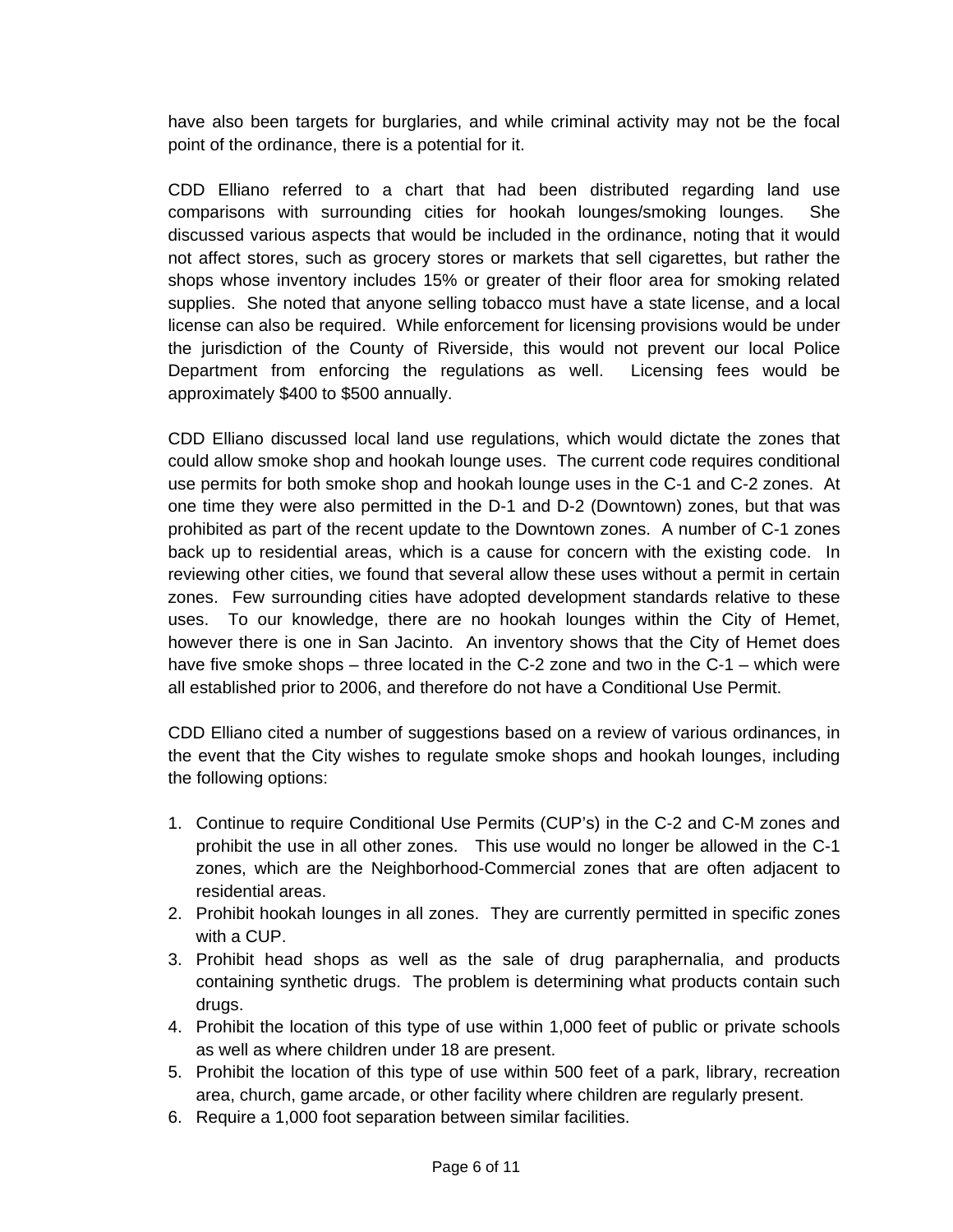- 7. Require that a CUP for this use does not "run with the land" as is typical with most CUP's, and is not transferrable to another location. A new operator would be required to obtain a new CUP for an establishment.
- 8. Require that security bars placed over the windows must be rolled back and opened during operating hours.
- 9, Require compliance with all licensing provisions as well as federal, state, and local laws regarding tobacco sales, signage, display, products, smoking etc., or CUP can be revoked.

CDD Elliano noted that the questions for the CAC included policy considerations. Should these uses be regulated? Should they be prohibited in certain zones? Should they be permitted by a CUP in other zones, and if so, which ones? Are there any other suggestions for considerations regarding smoke shops?

Discussion ensued regarding the definition of what smoke shops are, and what they are "supposed" to be.

Assistant City Attorney Erika Vega explained that there is a fine line that needs to be walked. If the ordinance is defensible the City can proceed with it, but a definition of the use needs to be established.

Mona Groff: What is a head shop?

CDD Elliano: Responded that a head shop is generally a facility where drug paraphernalia is sold along with tobacco.

Discussion regarding grandfathering ensued, and it was clarified that when the business ceases, the grandfather clause ceases with it.

Assistant City Attorney Vega discussed some of the legalities of grandfathering, explaining that existing CUP's run with the land, and if the use is abandoned and not reestablished within six months, the CUP is also abandoned. She suggested that this would be a good way to phase out some of the existing shops, though it might take awhile. New regulations would apply to new shops.

John Gifford: Suggested that the limitation of smoke shops might work if tied to a number, such as population. He asked Police Chief Brown's opinion of smoke shops, and whether he would support this ordinance.

Chief Brown: Responded that the ordinance would provide an additional enforcement mechanism, which is always helpful. Smoke shops, depending on what they sell, can be places that promote criminal activity.

Discussion ensued regarding exactly what a hookah lounge is, and what can be smoked there.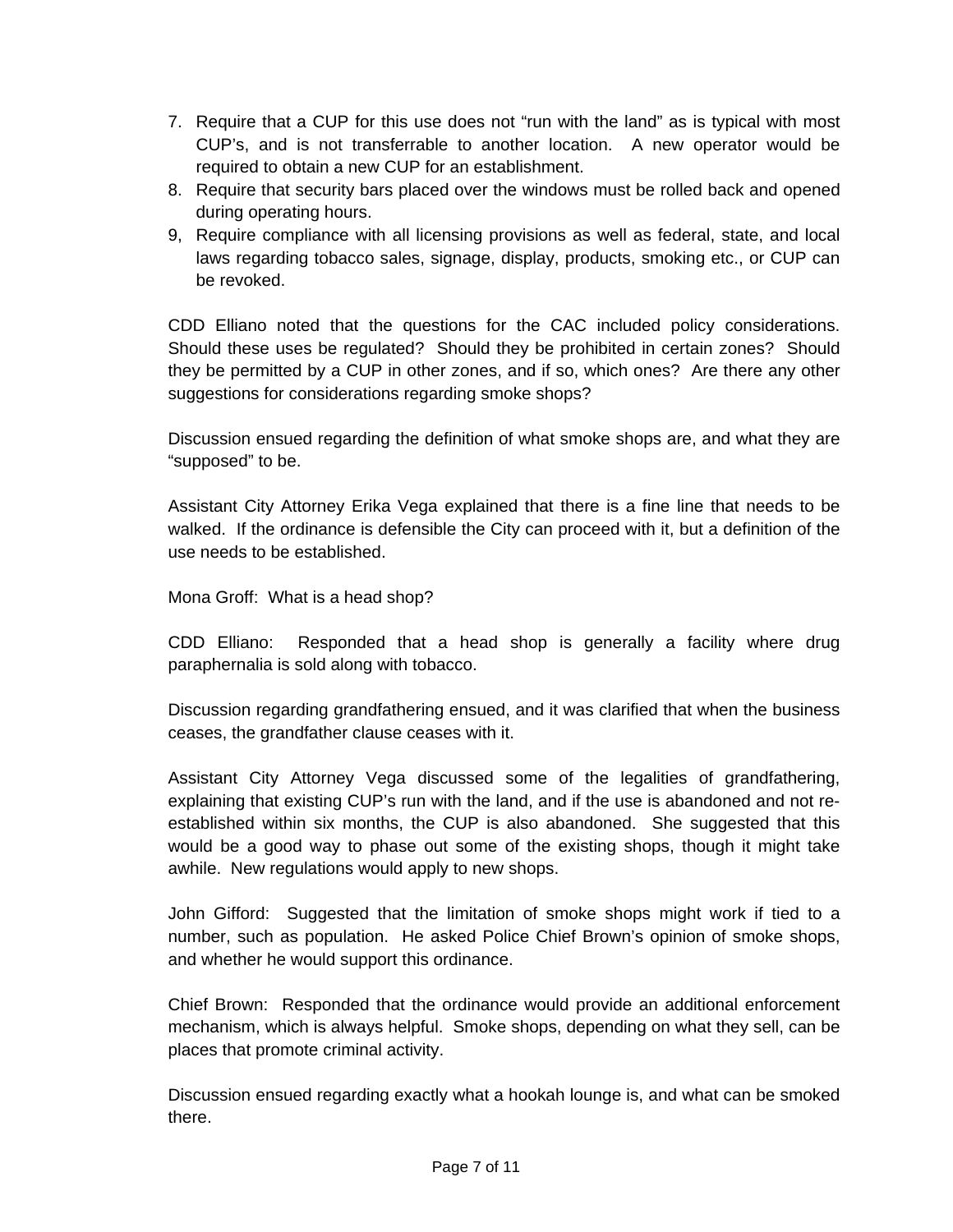Stefany Nelson: Inquired regarding whether alcohol was sold at the hookah lounge in San Jacinto.

Mike Emberton: Responded that he could not recall any license to sell alcohol being issued for the hookah lounge in San Jacinto, but noted that a smoke shop eventually opened within close proximity. These uses often go hand-in-hand.

Council Member Smith: Referred to the cities researched, and noticed that Menifee has prohibition.

CDD Elliano: Responded that a number of cities prohibit hookah lounges, which she did not think was challengeable.

The CAC concurred that smoke shops are not needed in the City of Hemet, but that the existing shops should be grandfathered.

CDD Elliano to Patty Drusky: As a member of the Chamber of Commerce, do you see any issues from the community regarding this subject?

Patty Drusky: Stated that she could see the owners of the existing businesses and prospective businesses coming to her to discuss the matter, and suggested that she would need to have some really good answers to give both. A majority of business owners in the valley are looking for clean-up. We just need to develop good responses to the questions that are bound to be asked. The topic is likely to be heated.

CDD Elliano suggested taking public comments regarding this issue.

Vice Chair Hall indicated that she would like to complete the roundtable discussion first.

#### *8.* **CAC Roundtable –** *CAC Vice Chair & Committee Members*

*(CAC Roundtable is the opportunity for the CAC to state topics of primary concern or interest to CAC members and suggested topics or speakers for future meetings.)*

Mona Groff: Advised that she had spoken with the manager of the Stater Bros. on Stetson Avenue, since she had been told that wheel locks were going to be installed on their shopping carts. She was told that they are working on both the shopping cart issues as well as security. In about a week, the shopping center will begin a trial run with on-site security for a one month period. She also noted that the Mayor had asked her about the status of the alcohol ordinance, and inquired regarding who was working on it.

CDD Elliano: Responded that there were a number of different aspects related to the alcohol ordinance, which would be discussed at the next Hemet ROCS meeting.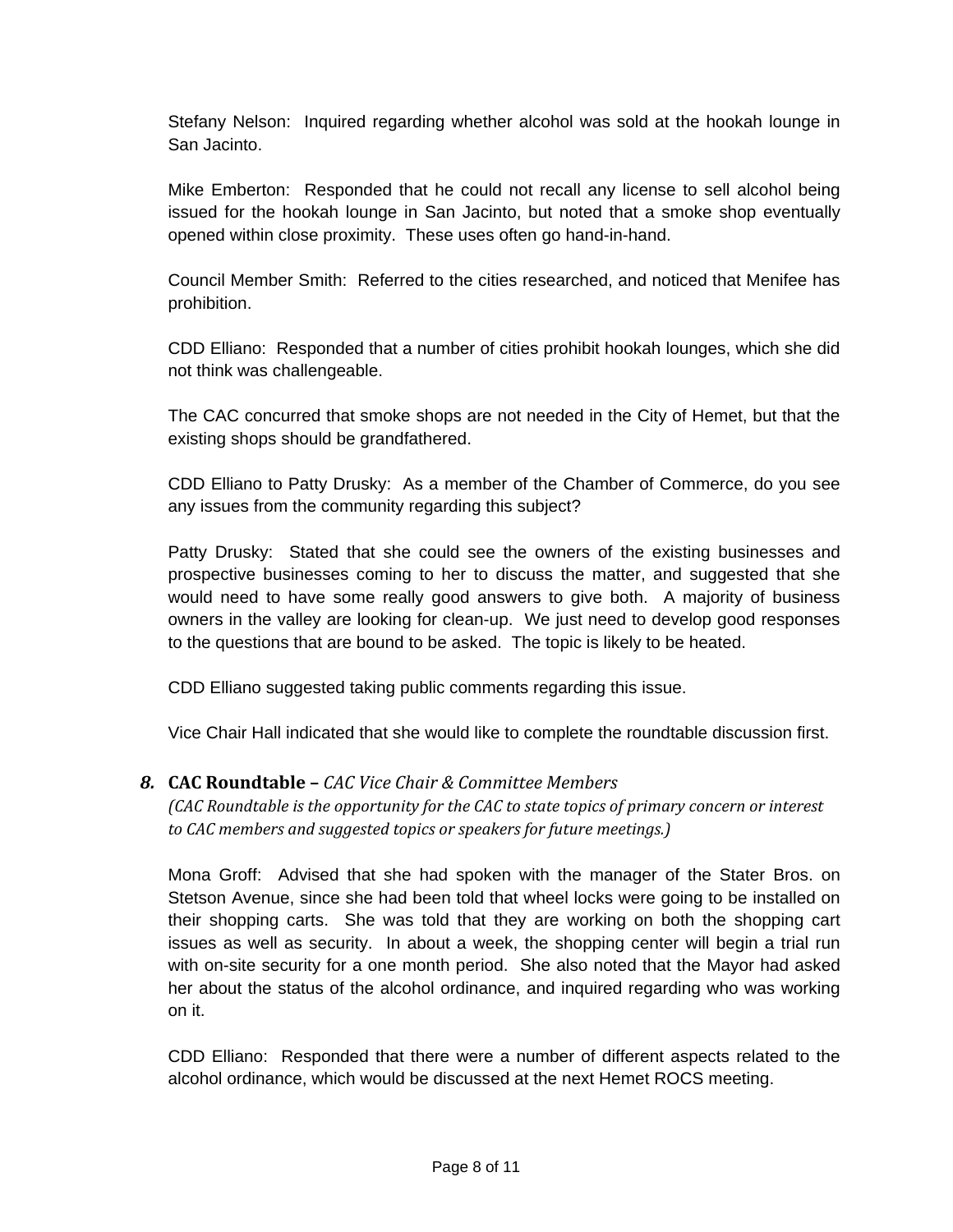Eva Gifford: Stated that she had seen a marked decrease in shopping carts throughout the valley, and commended the City's efforts. She added that she would like to see signage for businesses discussed at a future meeting.

Discussion ensued regarding the existing code for signage.

Eva Gifford: Expressed concerns with signage and the appearance of the City, particularly along Florida Avenue.

Vice Chair Hall: Stated that she was torn, because you want people to be successful, but there has to be a line.

Patty Drusky: Noted that whenever anything comes up about signage she is bombarded with angry business owners, so if we are going to be aggressive regarding this, we need to stay aggressive and not back down, as has often happened in the past. She added that she did not know that a great job was being done of policing the existing sign code.

Vice Chair Hall: A lot of businesses play by the rules, and it's unfair to those businesses to not enforce the rules for those who do not.

Gary Fowler: Would like to see discussion regarding landscaping.

CDD Elliano: Indicated that the alcohol discussion would come first, then signage, and then landscaping at future meetings.

Jim Connell: Referred to a Press Enterprise article where it was mentioned that Hemet had done something to turn it into a welfare area. He stated that he did not know what Hemet could've done to make this happen, but that he did wonder how the demographics could be changed. He mentioned the low rents in the City attracting undesirable tenants.

Council Member Smith: Advised that the Hemet did not deliberately choose to degrade the community.

Discussion ensued regarding how to modify the existing demographics.

CDD Elliano explained how Hemet ROCS could help clean up the community which would promote more desirable demographics.

Robert Masson: Suggested that the great plans that had been discussed needed to be acted upon.

Discussion of resources for this, and how various things could be accomplished with existing resources ensued, such as code enforcement sweeps, special project days, etc. Coordination with the City of San Jacinto to do a monthly sweep could be helpful.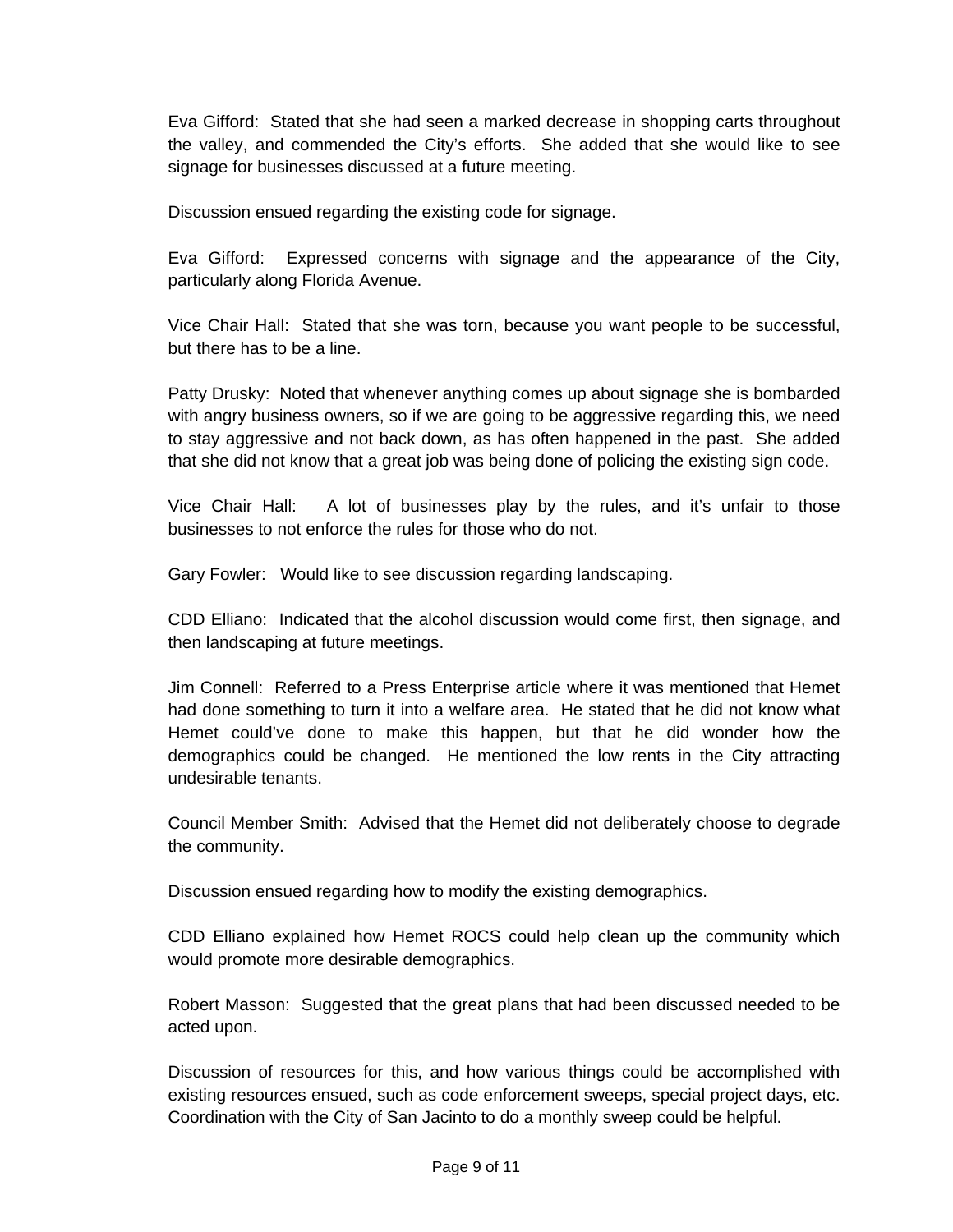CDD Elliano discussed the efforts that the City is currently taking towards implementation of the program, but also noted that resources are very thin.

Stefany Nelson: Wondered if the Crime Free Multi Housing Program was going to be mandatory, as discussed at the last meeting.

CDD Elliano: Responded that this issue was still under review.

Mona Groff: Wondered if the Police Department would be getting the three additional police officers that she had heard about.

Police Chief Brown: Advised that the grant which would support the three additional police officers was being proposed to the City Council at their August 14th meeting. The issue with the grant is that we need to make sure it's not a risk that will get us in trouble a few years down the line. We believe that we have a good argument in favor of accepting the grant, and encourage the presence of the CAC at the Council meeting. He clarified that once the City Council gives the authority to move forward, the next day would not be implementation day, but rather it would take time to train the new officers and get things in place.

*9.* **Comments from the Public regarding items not on the agenda–***CAC Vice Chair (This is an optional portion of the agenda at the discretion of the Chair, and allowed as time permits. The Chair may also limit the number of comments and the length of time for each speaker)*

Emery Papp: Clarified that until recently there had been seven smoke shops in town, but that there were now only five, so it is possible that there is not enough demand to support an excessive number of shops.

Member of the Public: Inquired whether the city-wide newsletter would go to all of Hemet, or just the incorporated area.

Assistant City Manager Orme: Responded that the newsletter would only be distributed to the incorporated area.

Member of the Public: Inquired regarding what grant had been referred to that would support three police officers.

Police Chief Brown: the COPs Grant.

Discussion ensued regarding the \$50,000 that was reserved in the budget for the Hemet ROCS program. It was noted that this was "seed money" to assist in the dissemination of information.

Member of the Public: Suggested that flyers be placed in local business offices with a web address to the Hemet ROCS website.